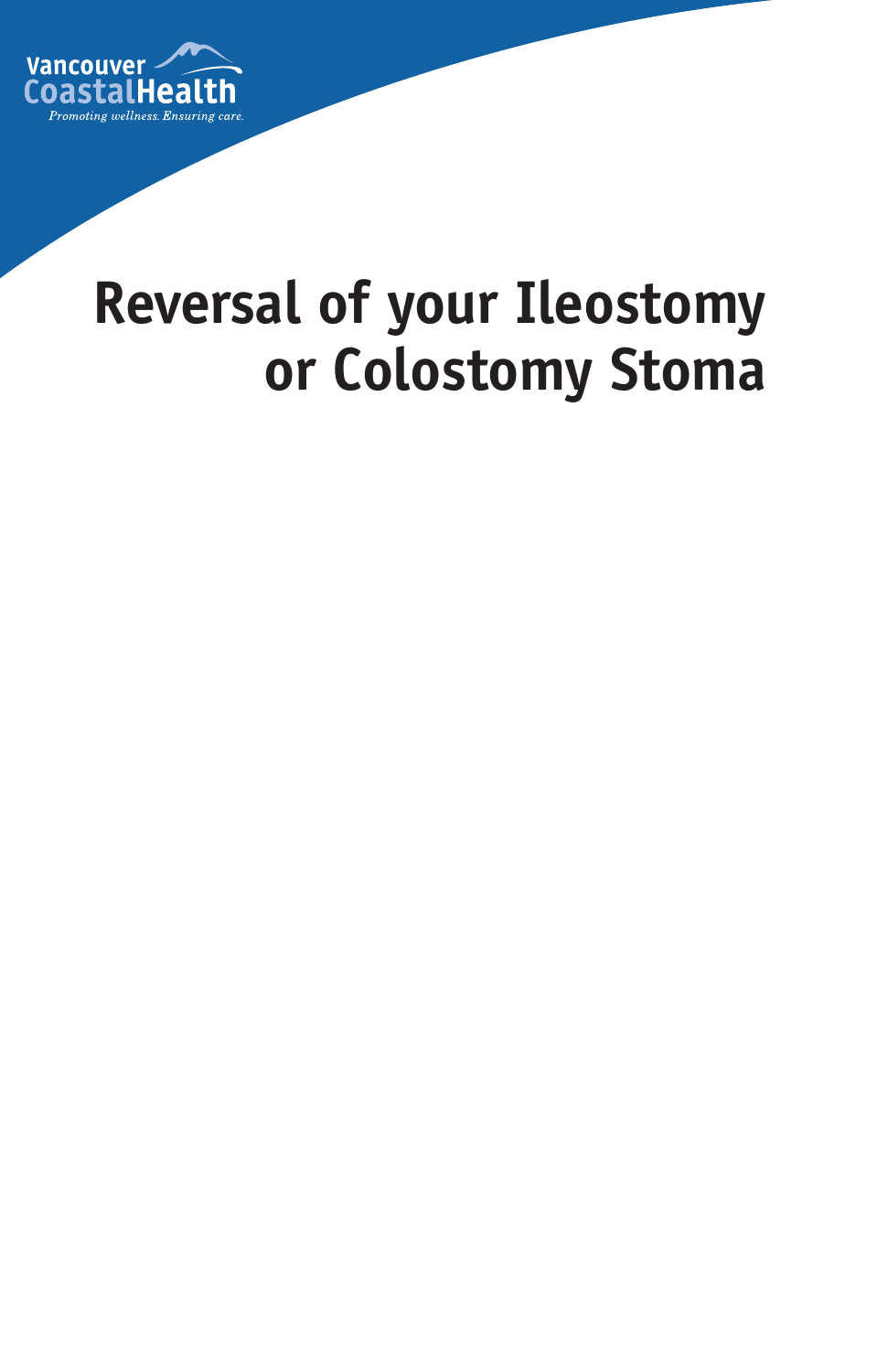Your Doctor has decided that it is now safe for you to have your stoma closed. The operation will take about 60 minutes and you will probably be in hospital for 4 to 7 days. After the operation, your bowel will need some time to get back to passing stool in the normal way, so you should expect to have some change with your bowel movements for a few days to weeks to possibly even months. Everyone is different because every operation and treatment plan is different. Your colon absorbs water and food from the liquids you drink. When a big section of the colon is removed, bowel movements will become more liquid. This may mean more trips to the toilet and you might worry that you will lose control of your stool. Exercises which build up and strengthen the anal sphincter muscles may help in preventing this.

Treatments such as chemotherapy and radiotherapy to the pelvis can delay the return to acceptable bowel function. In some cases the damage may make your bowel movements more unpredictable and for some it may be painful. These treatments may also affect long term function of the muscles you use to control your bowel movements from leaking out. The use of stapling guns for rejoining bowel has allowed surgeons to make a lower join in the rectum so you did not have to have a permanent colostomy. However, this may affect your bowel function and control. The rectum acts as a reservoir or "holding area" for your stool and when a large amount is removed, you need time to adapt to a smaller rectum.

You **might** find that for the first 1 to 2 weeks you have:

- Watery bowel movements
- Many smaller bowel movements
- Leakage of stool
- A change in your bowel habits if you had radiation
- Trouble knowing if you have to pass gas or stool
- Trouble holding your stool for even a few minutes and might have to rush to the bathroom at first if your bowel had to be reconnected very close to the anus
- To get up at night to have a bowel movement

### **Diet**

What you eat is going to change your bowel movements. Start with eating foods you know do not bother you. Eat smaller 4 to 5 small snacks more often rather than 3 large meals during the first week.

During this period it is best **not** to eat foods which can upset your bowel such as:

- Acidic or citrus fruits(grapefruit/orange/strawberry/grapes)
- Highly spiced foods e.g. curry, chili
- Fatty food e.g. fries, gravy
- Vegetables that make gas like cabbage, brussel sprouts, onions
- Large amounts of beer or lager.

When you begin to have more control over your bowel movements, you can slowly go back to eating all the foods you liked before. If you eat a food that makes you feel worse, wait 2 to 3 weeks before trying again to eat it.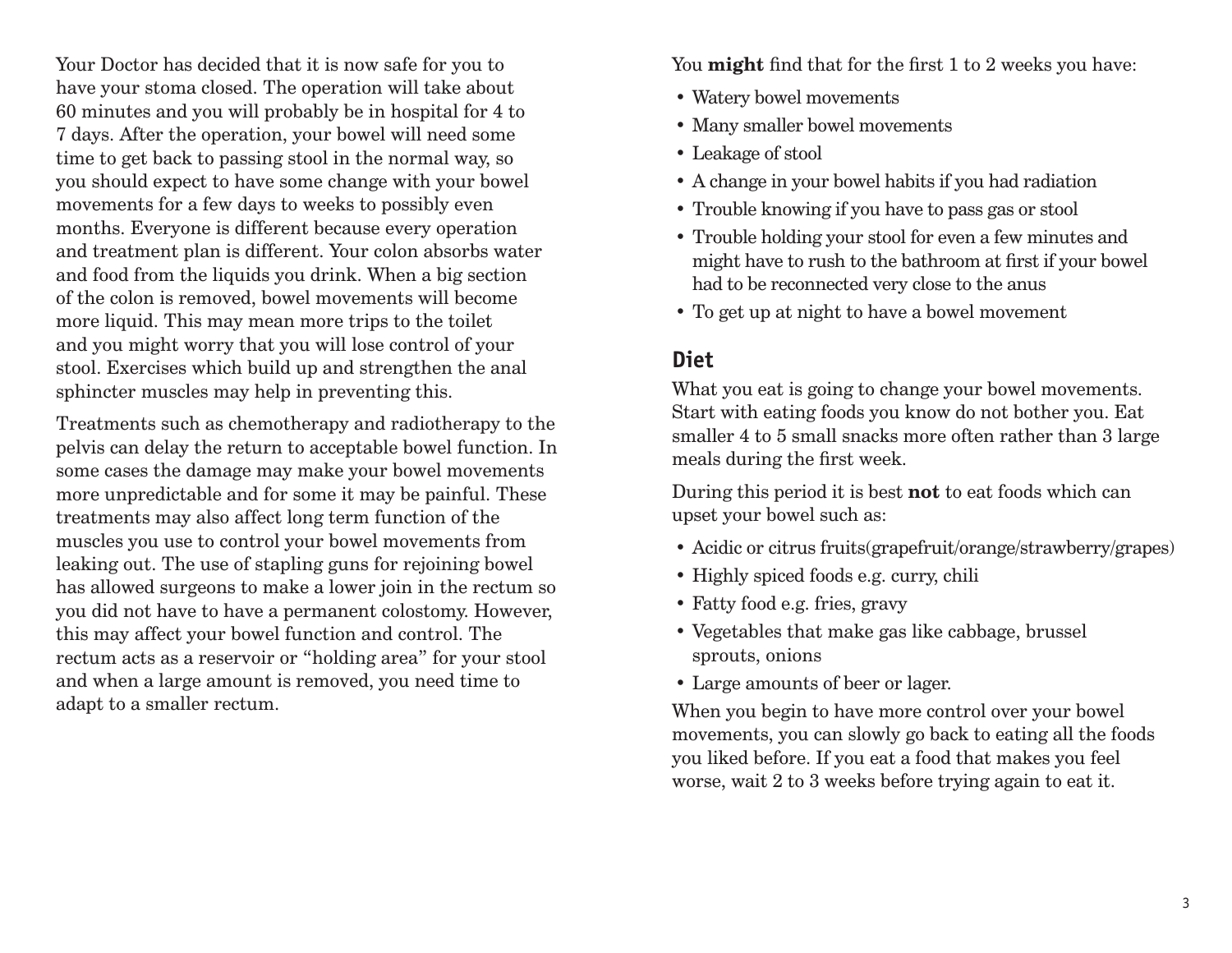#### **Diarrhea or watery stool**

Call your Doctor if you are still having **more than 10 watery bowel movements per day**. Your Doctor may order medication to slow down your bowel movements such as Imodium (loperamide) or Lomotil.

Try to eat mashed potatoes, bananas, rice, jellied dishes, or marshmallows to make your stool thicker. Avoid alcohol, spicy or fatty foods, too many fruits and vegetables and food sweetened with sorbitol.

## **Constipation or hard stool**

You should have a bowel movement every day. You are constipated if your stool is hard and it hurts to push it out, or if you do not have a bowel movement for two days.

You should drink at least 8 glasses of water and eat several types of fruits and vegetables every day to help make your stool softer. Once you are able to drink this amount of fluid, you should eat higher fiber foods like bran daily. If your stool is still hard, ask your Pharmacist for a stool softener daily. A healthy routine to prevent constipation involves the following:

- Drink a cup of hot liquid in the morning
- Do some activity/exercise
- Eat breakfast and then go to the toilet
- Lean forward over your knees, relax and wait up to 10 minutes for stool to pass.

Repeat this every day and you may find that you become very regular with your bowel movements.

• Ask your surgeon before using suppositories, enemas and/or topical ointments that are applied by applicators.

#### **Your skin**

You will want to be very gentle when wiping your skin around your anus so it does not get sore. It is best to spray a no-rinse cleanser on toilet paper or soft cloth with warm water to wipe. Pat your skin dry. Apply a barrier cream, like one used for a baby's skin like EPC or Penaten, to protect your skin so it does not hurt.

If your anal skin is sore, call your community health nurse, doctor or the VGH Stoma Nurse at 604-875-5788 for help.

## **Stool leakage**

If you cannot hold your stool until you get to the bathroom, you might be afraid to leave your house.

You can buy pads that stick onto your underwear (if you leak just a little bit), or pull up briefs that you wear instead of underwear (for larger leaks) in most drug stores or medical supply stores. This will protect your clothes if you have an accident.

## **Pelvic floor muscle exercises**

The longer your rectum and pelvic floor muscles have been out of use, the more likely you will need to exercise to make them strong again.

'Kegel' exercises will help you to hold your stool until you get to the toilet and are the same ones that many women do after having a baby. Think of the muscle you use to stop from passing gas. Count to 5 while you tighten this muscle, and then relax while you count to 10. Try not to tighten your abdominal muscles at the same time. Repeat this exercise of contracting and relaxing up to ten times every day if you can.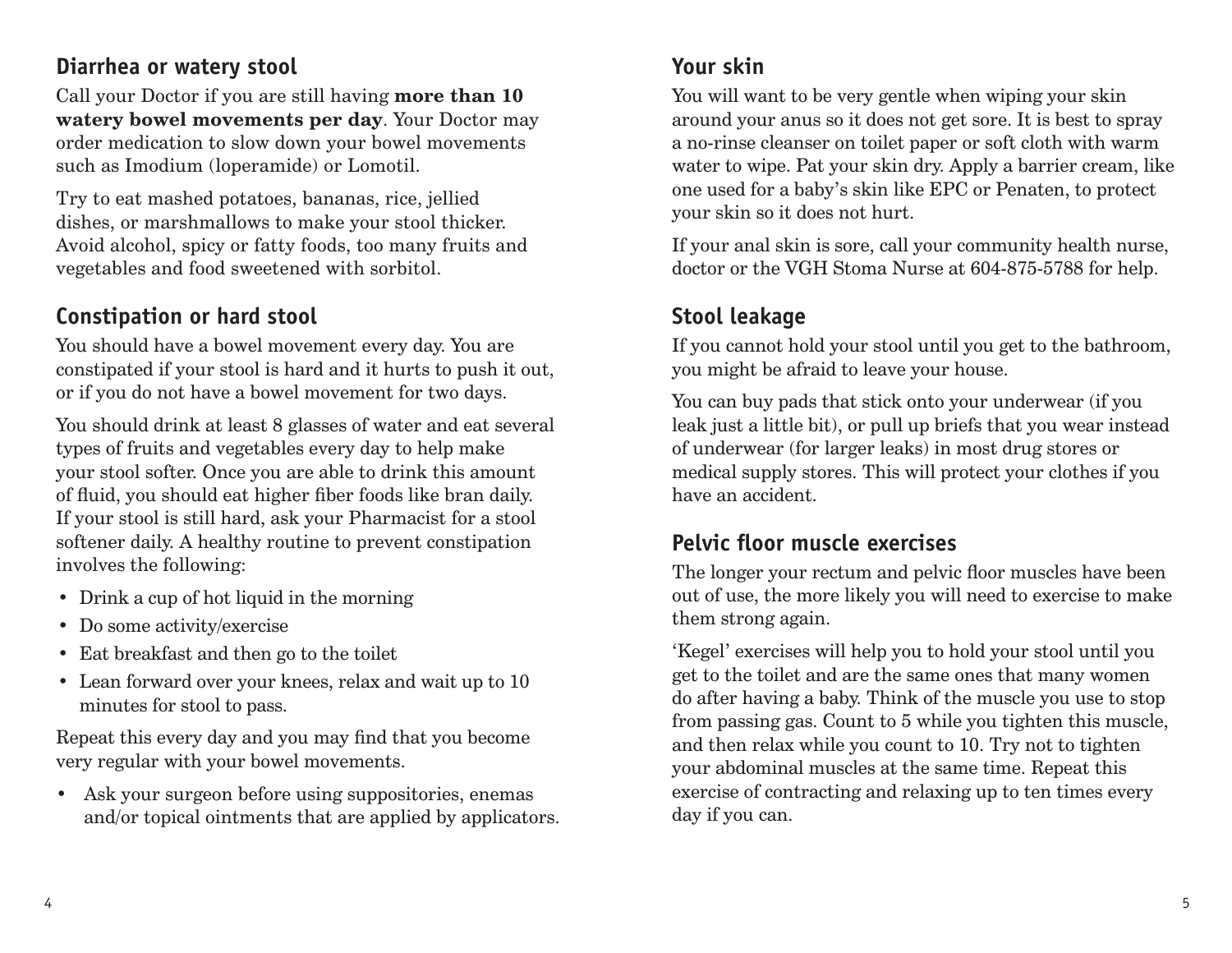#### **Sexual intimacy**

Your body needs time to heal after this operation so you may find that your sexual drive is not as strong as before. This is normal and in time it should return. You and your partner should discuss your feelings and enjoy being close even if you are not having intercourse right away. You may have sex when you feel ready and able.

### **Shower/bath**

You may shower once your wound has healed and is no longer draining. Pat the area dry with a clean towel. If your wound is still draining and a Community Health Nurse is arranged to change your dressing, have your shower just prior to the nurse arriving to change your dressing.

Do not sit with your wound in bath water or a hot tub or swim until all of your wounds are completely healed and the staples have been removed.

## **Incision Care**

You can gently wash your incision sites with soap and water. **Do not** rub your incision sites, pat them dry instead with a clean towel. Unless you are told otherwise, you may shower the day after you go home. **Do not** take a tub bath for the first few weeks.

When you shower for the first few weeks, **do not** let the water spray right on your incision sites. Soaking your incisions in the tub or having water spray onto them may damage the healing skin and increase the risk of infection.

As your incision sites heal they may become itchy. Avoid any rubbing or scratching as the itchiness is a normal part of the healing process. **Do not** use lotions or powder on your incisions until the skin is completely healed (approximately for 2 weeks).

In most cases, you will be sent home with dissolvable sutures to your incision sites. Occasionally one may have staples.

**If dissolvable sutures are in place**, you will have white paper tapes (steri-strips) on top for extra support. Do not remove them yourself. After 5 to 7 days these tapes will start to become non-sticky and eventually peel and fall off. There is no need to replace them, leave the incision sites exposed to allow healing. It usually takes approximately 3 to 6 weeks to allow sutures to dissolve.

**Note**: When you take a **shower with steri-strips in place**, they will become wet, which is fine. All you need to do is pat dry them. If the ends of the steri-strips curl up, you can either press down on them or you can trim that portion off with scissors. If majority of the steri-strip has peeled off, you can remove that one strip.

Slight numbness, swelling, tingling, bumpiness, firmness and discoloration around the incision site are normal findings after surgery. They will improve with time. If they persist with no improvement, inform your surgeon or family doctor.

**If staples are in place**, they are normally removed 7 to 10 days after surgery either by your surgeon or family doctor. Leave the incisions exposed as it heals better. You can still take a shower with staples in place.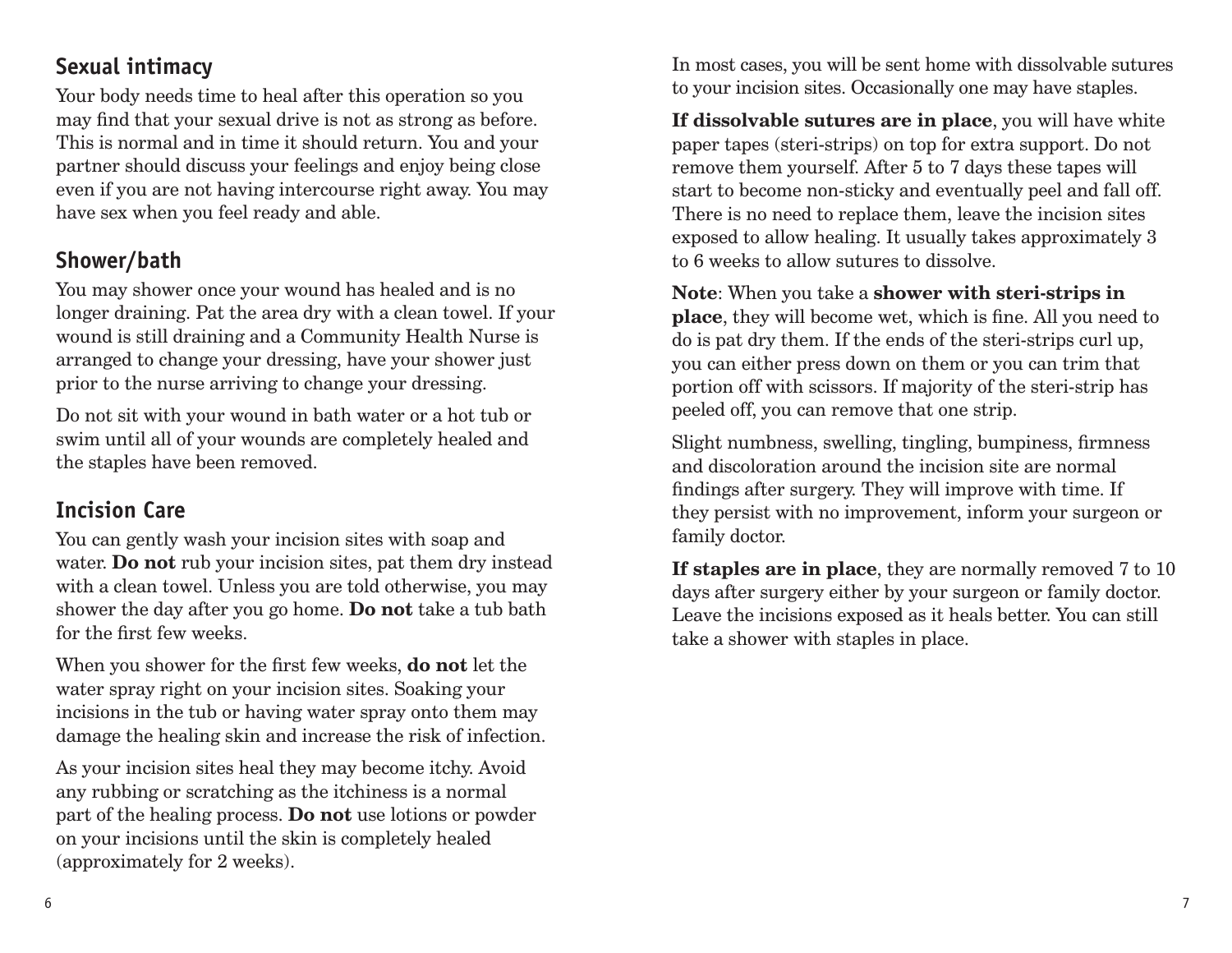## **Drain Care**

There may be a possibility where you are sent home with a hemovac drain. If this is the case, the nurses will teach you how to manage and care for the drain. You will be shown and provided with written instructions about drain emptying, stripping (to prevent the tube from blocking) and recording the amount of drainage. It is important to make sure the drain is working to prevent a collection of fluid inside the wound area.

Prior to you being sent home, arrangements will be made for a home care nurse to either visit you at home or for you to visit their ambulatory clinic. The number and length of visits depends on your needs. The nurse will help you to care for the drain, change the dressing around the drain site (every 3 to 4 days) and address any other health problems you may come across once you are at home. **The drain will either be removed by your surgeon in your follow-up appointment or by the home care nurse when the drainage is a certain amount. Therefore, it is important you empty and record the drainage daily (as taught in the hospital by the nurses).** When the drain is removed, some fluid may leak from the opening site. A small dressing will be applied until the drainage stops.

**Please note:** The home care nurse will **not** empty the hemovac drain. It is important you learn this within the hospital. The home care nurse will provide any additional teaching that is required and change the dressing every 3 to 4 days. You will be provided with some extra gauze in case you need to change the dressing around the drain site yourself. Additional gauze can be purchased at any medical supply store.

**Note:** Please refer to the 'Hemovac Booklet' for additional information.



#### **Things to remember when the hemovac drain is in place:**

- **Do not** take a tub bath until the drain is removed. You may take a sponge bath or shower. Remember to cover the insertion site of the drain.
- Monitor the drain site for any increased redness, swelling or purulent drainage.
- Monitor the color of the drainage (there should be no persistent bright red or green drainage).
- Notice if your drain has stopped draining and then suddenly drains a lot of fluid or if your drain is constantly draining and then suddenly stops.
- Secure the drain to prevent it from being pulled on and falling out.

**Note:** If you notice any of the above, call your home care nurse or surgeon.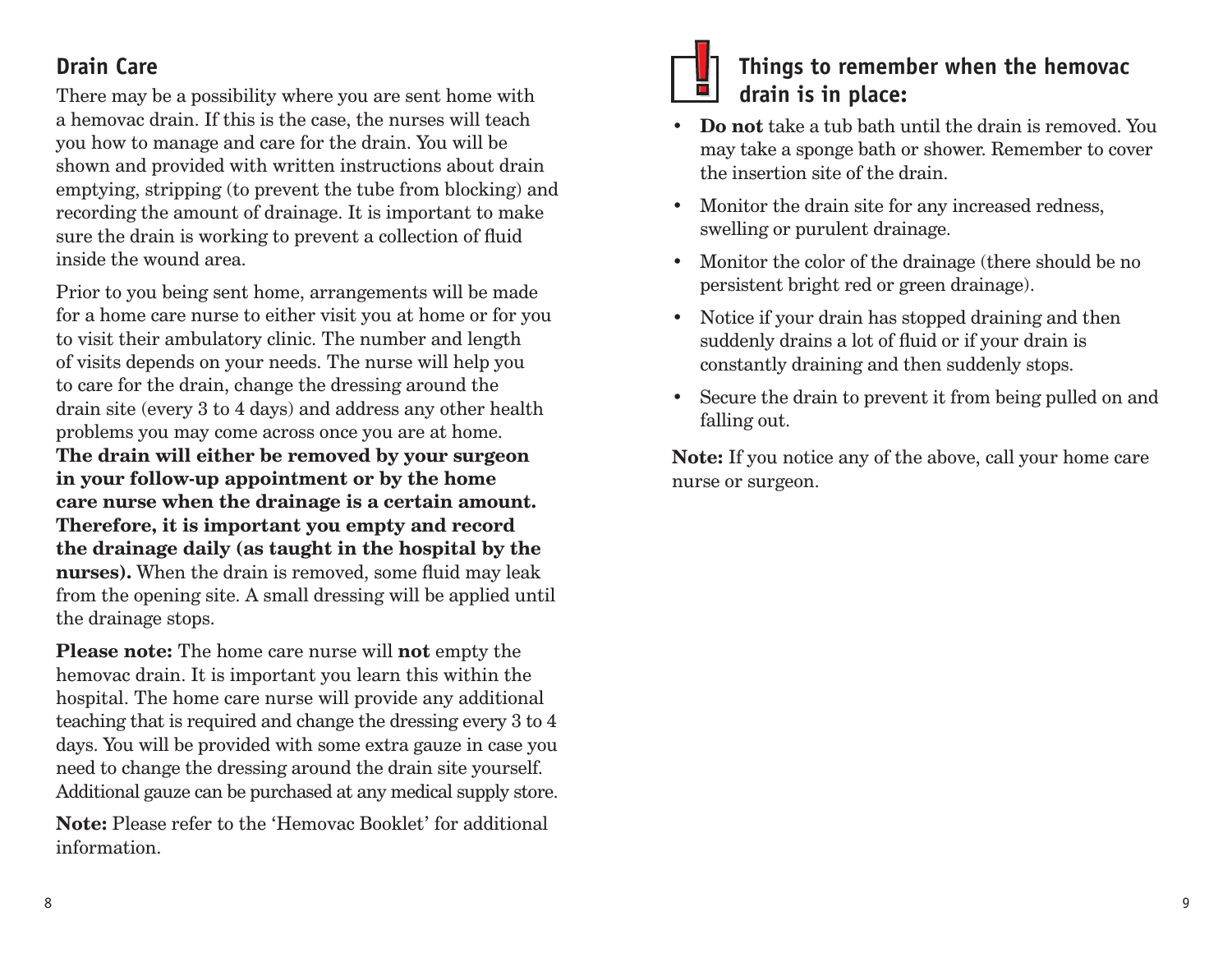#### **Medications**

Your surgeon may send you home with some medications. You will be provided with a prescription and be responsible for filling it from a drug store. Remember to take them as ordered and ask your pharmacist if you have any questions.

You will also be told whether you need to continue with your previous medications and when to re-start them. If by chance you are not told by the time you are discharged home, ask your family doctor.

- Please **do not stop or change** your medications on your own. Your family doctor may change, re-order or stop them for you.
- **• Avoid** aspirin (in any form) as it can increase the chance of bleeding. If you usually take a regular low dose of ASA, ask your family doctor prior to taking it.
- Please ask your surgeon or family doctor before taking any **herbal medications** (some of them can also cause a risk of bleeding).
- **• Do not** drink alcohol when taking any type of medication.

# **Pain medication**

People vary in the amount of discomfort and pain they feel. Some experience pain and others have a tingling and/or numbness sensation around the incision. The numbness is usually temporary and resolves within a few weeks. If the numbness lasts longer than that, inform your surgeon during your follow-up appointment. Your surgeon will provide you with a prescription for pain medication to keep you comfortable. Keeping discomfort and pain under control helps people recover.

If you have pain most of the time:

- Take the pain medication on a regular basis as prescribed by your surgeon. Most pain medications work best if you can take them before the pain becomes too strong.
- If you find that you only have pain when doing certain activities, such as walking, bathing, or during dressing changes:
- Take the pain medication about 30 minutes before the activity.
- **• Do not** worry about becoming addicted to your pain medication. People only become addicted if they take their pain medication for reasons other than to control pain.
- Some pain medications can make people feel drowsy or dizzy. If you notice this, please **do not** drive or use power tools. It is against the law to drive while taking narcotics.

# **Physical Activity**

Although recovery usually takes 4 to 6 weeks, each person gets better at his/her own rate. Many things affect the time it takes to feel fit again. Some of these are: how active people are before their surgery, the type and extent of surgery they had, their previous medical history and their age.

When you get home you may be surprised by how tired you feel. This is a normal feeling. Your energy level will improve over the next few weeks.

# **Why exercise?**

For the first 4 to 6 weeks after your surgery your body is in the process of healing. During this time exercise is needed to increase your strength and improve your circulation.

A gradual increase of your activity will help you feel better. It will also help you heal faster and regain your confidence more quickly.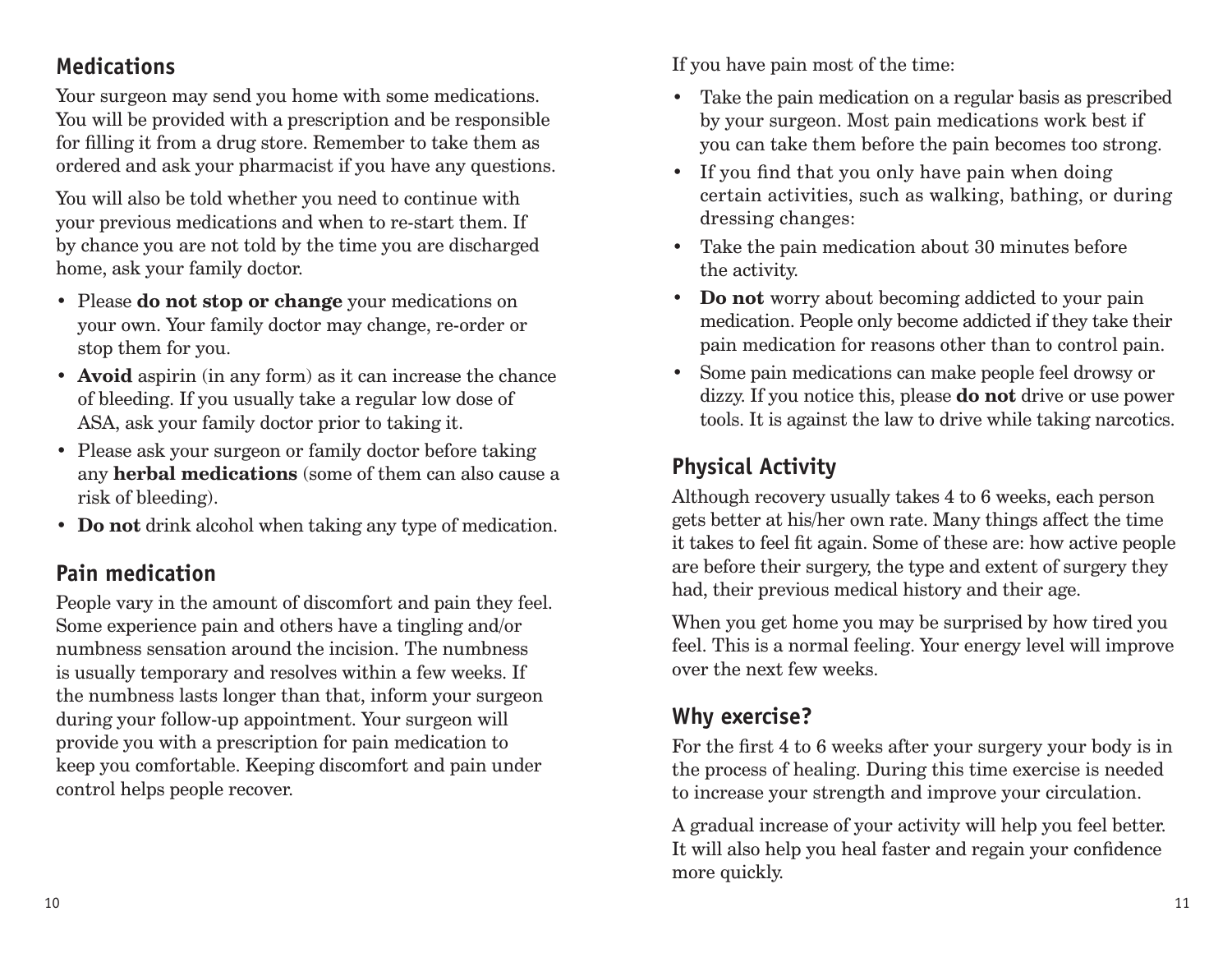#### **Guidelines to help you gradually increase your activity**

- Plan your day to allow time for both activity and rest.
- For the first few days at home, do the same amount of activity that you were doing in the hospital. This includes the deep breathing and coughing exercises.



- Then begin walking daily. Start slowly with a comfortable distance (for example 1 block). As you are able, gradually increase how far you walk. Remember not to over extend your walk; the distance you walk is the distance you will need to walk back. Pace yourself.
- For the next 4 to 6 weeks, avoid heavy lifting, pushing or pulling objects that weigh more than 10 pounds. You should **not** vacuum, garden, carry groceries and even pick up children. Such activities can cause you to delay wound healing and possibly develop a hernia. Use your legs when you lift.
- Listen to your body. It will tell you when to stop what you are doing and when you are ready to do more. If you notice that you have increased pain, feel short of breath, or feel very tired during activity, stop and rest. You may have increased your activity level too fast. When you feel better, you can try again more slowly. If you do not feel better or if you cannot increase your activity, please call your family doctor.

# **Rest and Relaxation**

Rest is an important part of your recovery.

Guidelines to help you rest and relax:

- Take things one day at a time.
- Alternate rest with exercise.
- Get at least eight hours of sleep every night (if possible).
- Plan two 30 to 60 minute rest periods each day during the first week at home. These can be naps or just relaxing times.

## **Guidelines for your activity**

You may:

- Be driven in a car anytime.
- Drive your own car when you are able to shoulder check and you stop taking pain medications, which can make you drowsy. It is okay to drive if you are taking plain Tylenol or a Non-Steroidal Anti-Inflammatory Drug (NSAID).
- Fly in an airplane anytime.
- Shower anytime. If you are sent home with a drain, some prefer to sponge bathe until the drain is removed and others choose to shower while the drain is in place. **Do not** take a tub bath until the drain is removed.
- Resume exercise routine (gym, weights) in 6 weeks. (**Do not** put undue stress on your abdominal muscles for a minimum of 8 to 12 weeks.)
- Resume sports (golf, tennis, running etc.) in 6 weeks.
- Go back to work: the amount of time it takes for one to recover depends on your health and type of surgery performed. Some people are able to return to work in 3 to 4 weeks and others return in 6 to 8 weeks. If you are unsure, ask your family doctor or ask your surgeon during your follow-up appointment.

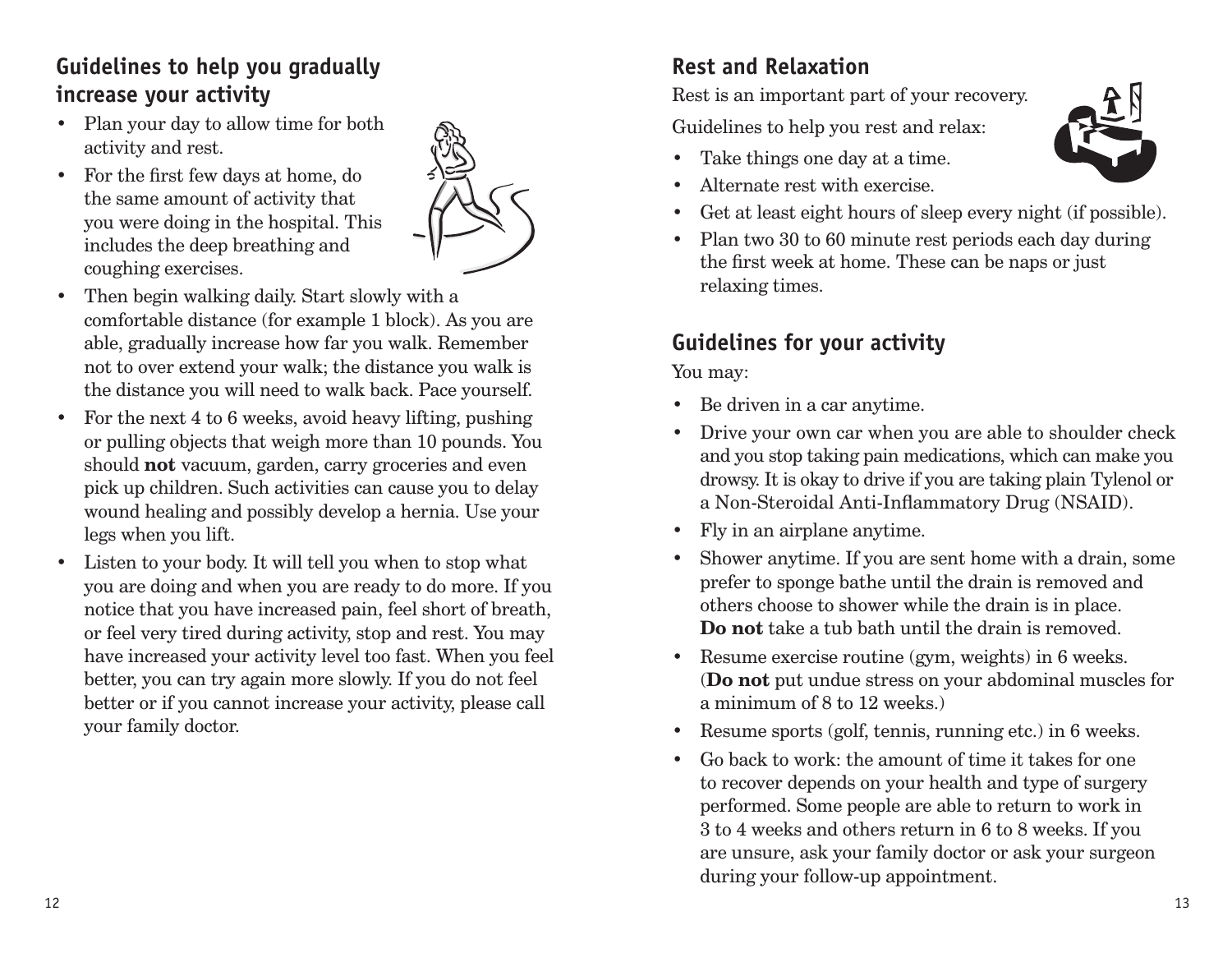• Sexual activity uses the same amount of energy as climbing up two flights of stairs at a normal pace. Ideally, when you can climb 2 flights of stairs without getting tired and short of breath, you can return to your normal sexual activity.

Some people find that their sex drive may be reduced in the early recovery period after surgery. This usually improves as you begin to feel stronger.

#### **Resources**

If you have questions, please call:

- UBC Hospital Surgical Unit: 604-822-7349
- VGH/UBC Wound Ostomy Continence Nurses: 604-875-5788

# **References**

Beating Bowel Cancer Stoma Reversal

St. Mark's Hospital Reversal of your Ileostomy or Colostomy

U.K. Colostomy Association

Taylor Clair (2011) Improving Patient Care after Stoma Reversal. British Journal of Nursing Vol 20 No. 16 page S19- S22



## **Please contact your Surgeon or Family Doctor if you notice:**

- Chills, fever, a temperature over 38.5°C (100.5°F) for 2 straight readings, when measured by mouth.
- Your prescribed pain medication is not relieving your pain.
- Increased redness, swelling or purulent foul drainage from the incision.
- Constant bleeding or drainage from the incision (enough to soak a tissue or handkerchief)
- Difficulties with swallowing resulting in decrease appetite and constant weight loss.
- Nausea and/or vomiting that lasts beyond 24 hours.
- No flatus within 24 hours of being discharged home
- No bowel function for 48 hours
- Ostomy issues (as outlined in the 'ostomy care and management pamphlet')
- If the hemovac drain is accidentally pulled on and moves out of position or if it completely falls out.
- If you experience any pain, aching or redness in your calves or swelling of the legs, go to the nearest emergency room.

**Note:** If you cannot get a hold of your surgeon or family doctor, you need to contact another doctor (walk-in clinic or emergency department).

If you do come to the emergency department, it would be helpful to inform the nurse and physician that you recently had surgery, and the name of your surgeon.